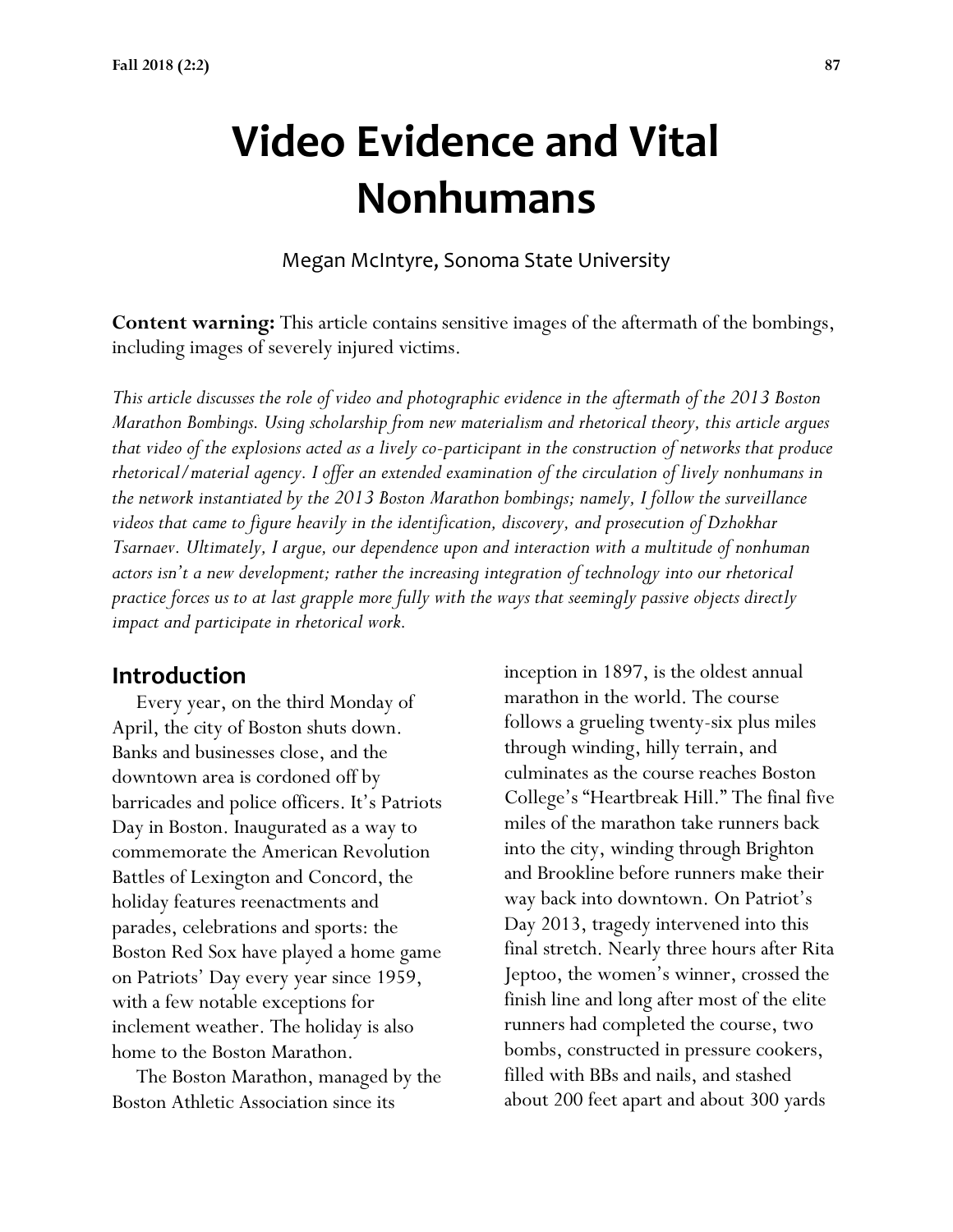

Figure 1: The image above shows the aftermath of the bombing.

from the finish line, exploded, killing three and injuring more than 200 runners, spectators, and emergency personnel.

 Watching the raw footage of the scene recalls any number of apocalyptic disaster movies. Photos and video taken at the exact moment of the blast show twin flashes of fire followed by billowing smoke, then screams and terrified, bloodand-soot-covered people running. A few seconds after the blasts, police officers converge on the scene, some with guns drawn searching for a hint of the perpetrator; some, with a look of disbelief and terror, tend to victims.

 Within minutes, all trace of nonemergency personnel has been evacuated from the immediate scene. Very soon, all that fills the frame are flashing lights and strewn paper and plaster. Police would find no hint of the perpetrators in the physical aftermath of the bombings. But in the digital traces of the event, in the numerous amateur and professional photos and the scores of celebratory and surveillance videos, law enforcement found answers as to the who, if not the why, of that terrible day. In particular, video from cameras installed by the Port Authority and local businesses provided the now iconic photographs of the Tsarnaev brothers among the Marathon spectators in the moments before the bombing. This same video—plus additional video from spectators and victims—eventually played a significant role in the prosecution and conviction of Dzhokhar Tsarnaev.

 The identification, capture, and successful prosecution of the younger Tsarnaev relied heavily on surveillance video and images taken from surveillance videos. These videos and photographs function within and among rhetorically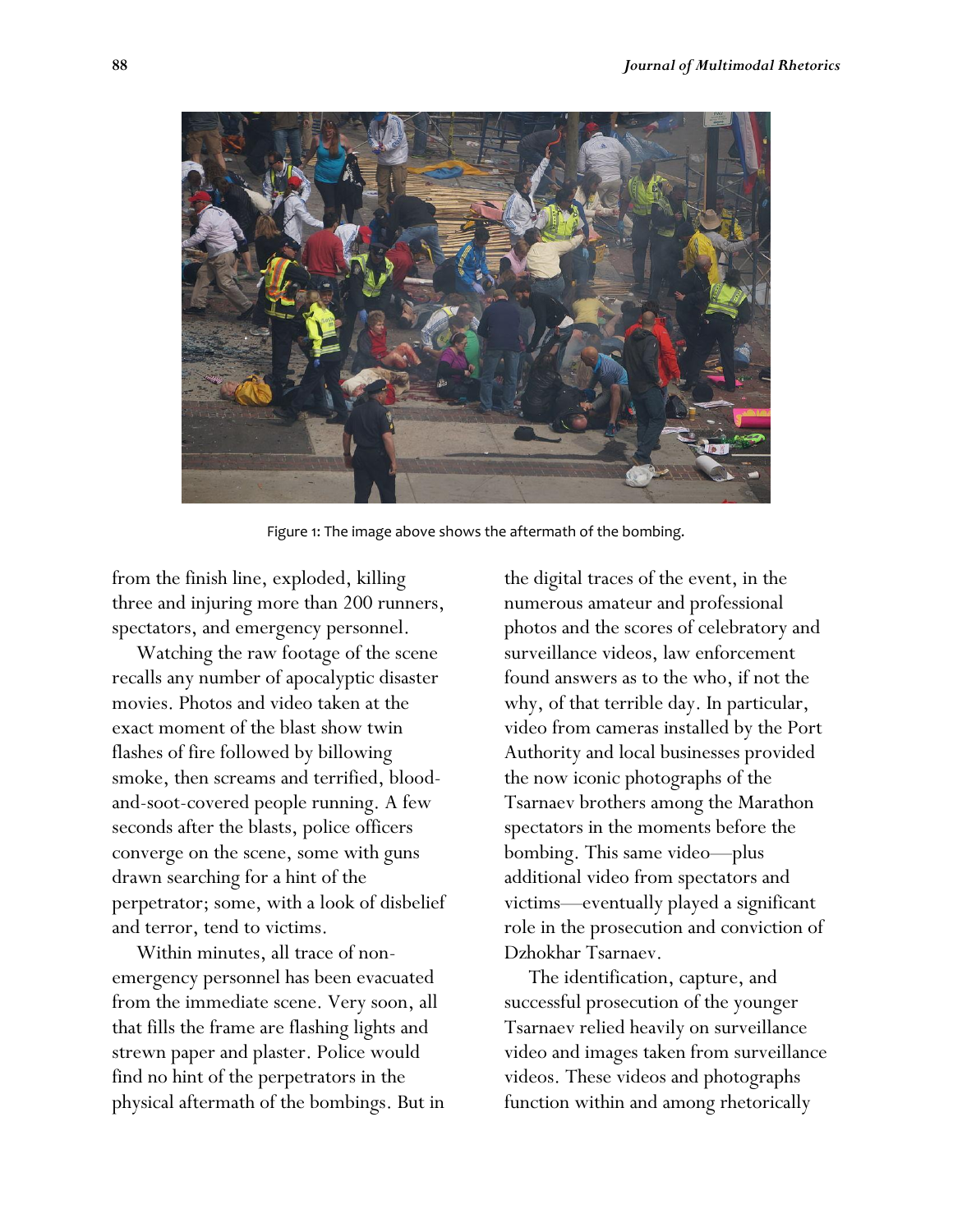agentive networks; these networks are groups of humans and nonhumans bound together in common cause or by common experience. Such networks are rhetorical because they act to persuade or create change, even if not all members do so via spoken or written communication. Nonhumans, here meant to identify not just nonhuman animals but also what we might call objects or things, include bullets, bombs, and shoes as well as less physically weighty objects like hashtags, videos, and computer programs. In the case of the prosecution of Dzhokhar Tsarnaev, some of the most effectual nonhuman participants are videos and images, which alongside humans (witnesses, judges, jurors, lawyers, law enforcement officers, and citizen informants) and other nonhumans (courtrooms, screens, shrapnel, chat logs and other exhibits and evidence), resulted in the arrest and conviction of Tsarnaev. The presence of such lively co-participants isn't some new invention of an increasingly networked world; instead, our networked world finally allows us perhaps even requires us—to recognize their ongoing participation.

 The videos and images used during Tsarnaev's trial are particularly agentive, telling the story of the bombing even when human memory failed or became murky; on more than one occasion during the trial, in fact, witnesses deferred to the videos over their own recollections and experiences. From a legal standpoint, the presence of the human witness—who can establish the authenticity of the video and its content—is necessary in establishing

# **Boston Marathon** April 15, 2013  $\blacktriangleright$ |  $\blacktriangleleft$   $\blacklozenge$  0:03 / 9:12  $\bullet\ \blacksquare\ \square\ \square\ \square$

"Video Of Tsarnaev Brothers Around Boylston Street On Day Of Boston Marathon Bombing," *YouTube*. (Click [here](https://www.youtube.com/watch?v=HqaGJ50Cz7o) for video.)

the relevance, admissibility, and evidentiary weight of the video. Federal Evidence Rule 901 (FED. R. EVID. 901, 2011) requires "evidence sufficient to support a finding that the item is what the proponent claims it is," which would include an expert or non-expert but confirming witness. From a persuasive perspective, though, the video can be cast as a more powerful, more experiential witness to the crime. In this sense, then, the videos used during Tsarnaev's trial had as much (or perhaps more) impact than the human witnesses and victims that represent the bulk of the testimony in the trial.

 This deferral to video evidence over human recollection is not surprising given the long history of surveillance technologies and their role in legal proceedings. Surveillance as part of our legal system (as an investigatory, if not prosecutorial, tool) dates back at least to the Civil War, when military and civilian rivals would tap or intercept telegram messages (Solove, 2004). As police forces professionalized in the twentieth century and organized crime rose in volume and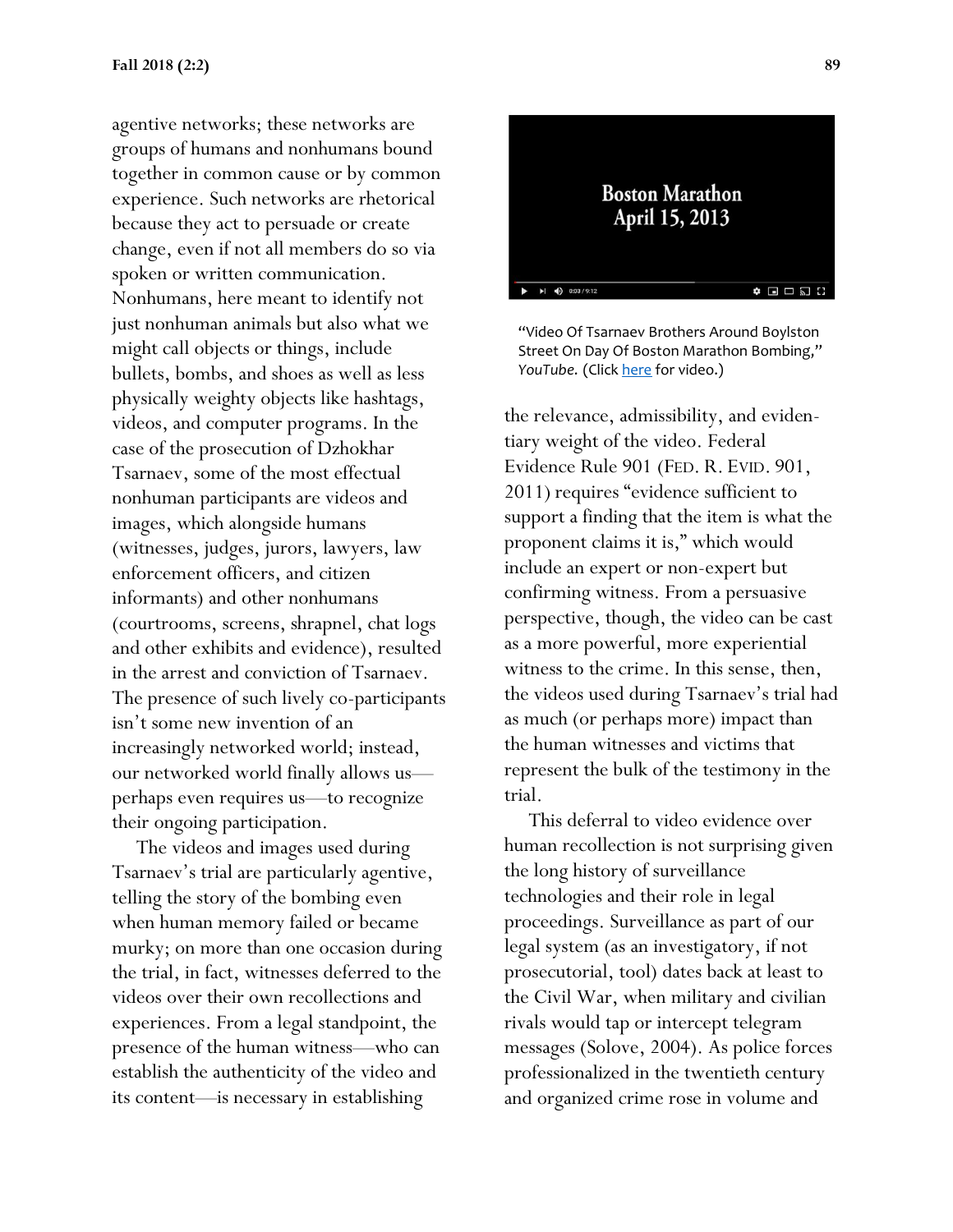prominence, the means, ubiquity, and uses of surveillance technologies expanded rapidly (Solove, 2004). Though legal scholars, including Jennifer Granholm (1987), predicted "complex evidentiary questions surrounding the indirect use of a tape for the purposes of prosecuting" individuals captured by permanent surveillance cameras (p. 707), like those run by the MBTA in downtown Boston, the reality has been far less contentious: twin Supreme Court rulings in 1986 found surveillance video did not violate suspects' fourth amendment rights, and those rulings have largely withstood the test of time, though the Supreme Court did rule (in 2001's *Kyllo v. United States*) that thermal imaging represented an illegal search. With very few exceptions, though, so long as videos meet evidentiary standards (namely that they are admissible, relevant, and authenticated), surveillance video has been found both relevant and powerful in the courtroom.<sup>1</sup>

#### **NETWORKED AGENCY IN RHETORICAL THEORY**

 Though the legal value of video evidence persists, these videos have long been treated as mere objects, without the kind of lively influence afforded to nonhumans within a new materialist framework. New materialism "conceives of matter itself as lively or as exhibiting agency" (Coole and Frost, 2010, p. 7).

 $\overline{\phantom{a}}$ 

This lively matter associates with human actors to create agentive networks. These relationships are not fixed, however; rather the configuration of the network changes based on the motives for and kinds of action needed in a particular situation. The flexible and fluctuating nature of the networks imagined by the new materialists suggests an expanded notion of agency and cause; no longer does the human actor stand alone as the agent of change; they are now joined in the position by a multitude of other actors. Further, they are shaped by these nonhuman actors as much as the human actor shapes them, and it is within their relationships with these other actants (human and nonhuman) that agency is produced.

 This view of agency and action heralds a shift for rhetoric. In particular, Nathaniel Rivers (especially his multimodal work in *Enculturation* [2012, 2014) but also his collection—edited with Paul Lynch—on Latour in rhetoric and composition) and Alex Reid (2012) argue for a prominent place for nonhuman actors within rhetorical theory and agency. Reid sees the move toward an object-oriented or at least an objectinterested rhetoric as fundamental for better understanding how rhetoric impacts the world around it: "As I see it, the prospects for a digital rhetoric might begin with an investigation of the rhetorical

societies impose power over bodies: "The act of observing, which simultaneously performs the discursive operations of looking and classifying, constructs the observer as subject and the observed as object" (Twigg, 1992, p. 23).

<sup>&</sup>lt;sup>1</sup> It is important here to recognize the extent to which surveillance technologies are bound up in a history of racial violence, as Simone Browne argues in her historical study of surveillance, *Dark Matters*. Further, surveillance represents a primary way that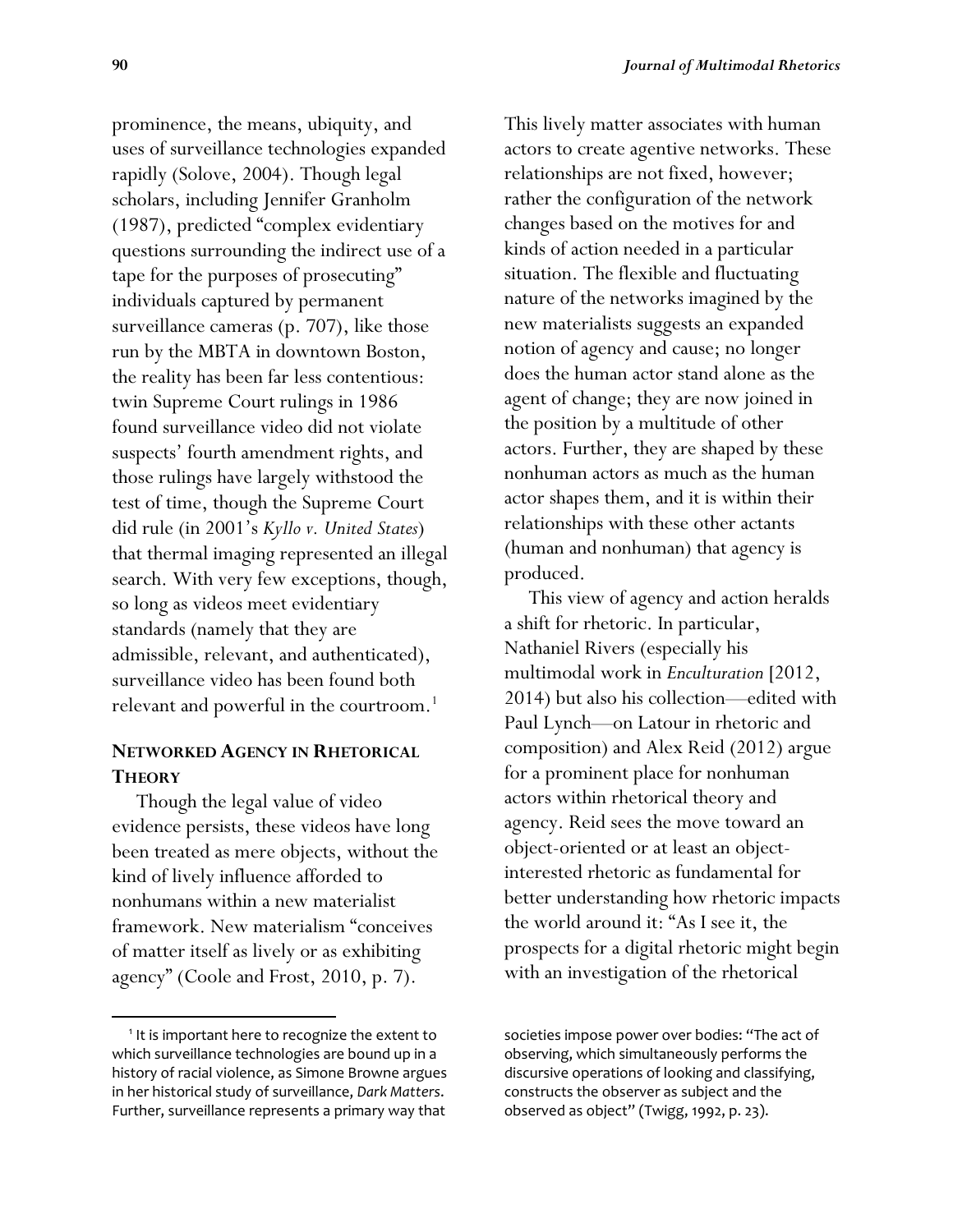operation of these objects so that we might understand how our democratic, scientific, and cultural discourses develop with these objects as participants."

 Nonhumans, then, are not surrounding, inert matter that constrains our practice but rather, are productive members of networks that produce action and change. This newly recognized networked existence, Rivers (2014) argues, is not one intended to privilege the nonhuman over the human but instead to "account for humans and nonhumans in symmetrical ways: as actors acting but never alone." For these digital rhetoricians, networked theories of agency and action allow us to decenter human actors so that we can attend to the nonhumans who shape, constrain, and participate in rhetorical practice.

 In fact, the field's attention to social media and multimodal composition provides a perfect opportunity to open ourselves to the nonhumans who already populate our practice. As Rivers (2012) asserts in the conclusion to his series on Latour's potential for rhetorical theory, "Rhetoric's investment in new media composition (which is far from universal) has drawn our field's attention to a range of potentially extra-discursive skills. Rhetoric's simultaneous material turn ratchets-up this interest in the nondiscursive. We are invested in both the rhetoric we can achieve through new media and the rhetorical agency of the media themselves." For Rivers, as for Reid, new media production—and the technologies and spaces required to compose in new media environments—

reveal our reliance on and engagement with nonhuman actors. This dependence isn't a new development; rather the increasing integration of technology into our rhetorical practice forces us to at last grapple more fully with the ways that seemingly passive objects directly impact rhetorical work.

 How, then, might we understand the agentive power of this video evidence and of nonhuman actors more generally? As Laurie Gries (2015) notes in her discussion of new materialism, digital rhetoric, and the circulation of the Obama Hope image, an image becomes agentive and rhetorical "as it materializes and actually affects change in our daily realities" (p. 4). Gries further argues that this kind of ecological understanding of agency, in which images circulate alongside humans and other nonhumans in networks that have agency via their interactions with one another and with other networks, creates a need for "empirical evidence" and concrete examples of when and how images have this kind of agentive force (p. 58). In what follows, I offer just such a concrete example, though this example materializes differently than the one Gries describes. For Gries, the rhetorical and material power of an image expands via proliferation. In the case of Obama Hope, power and velocity come via conscription into an ever-expanding number of networks. On the other hand, the images in the Tsarnaev case achieve materially agentive power via their articulation to particular institutionalized networks and discourses. As the reach of the image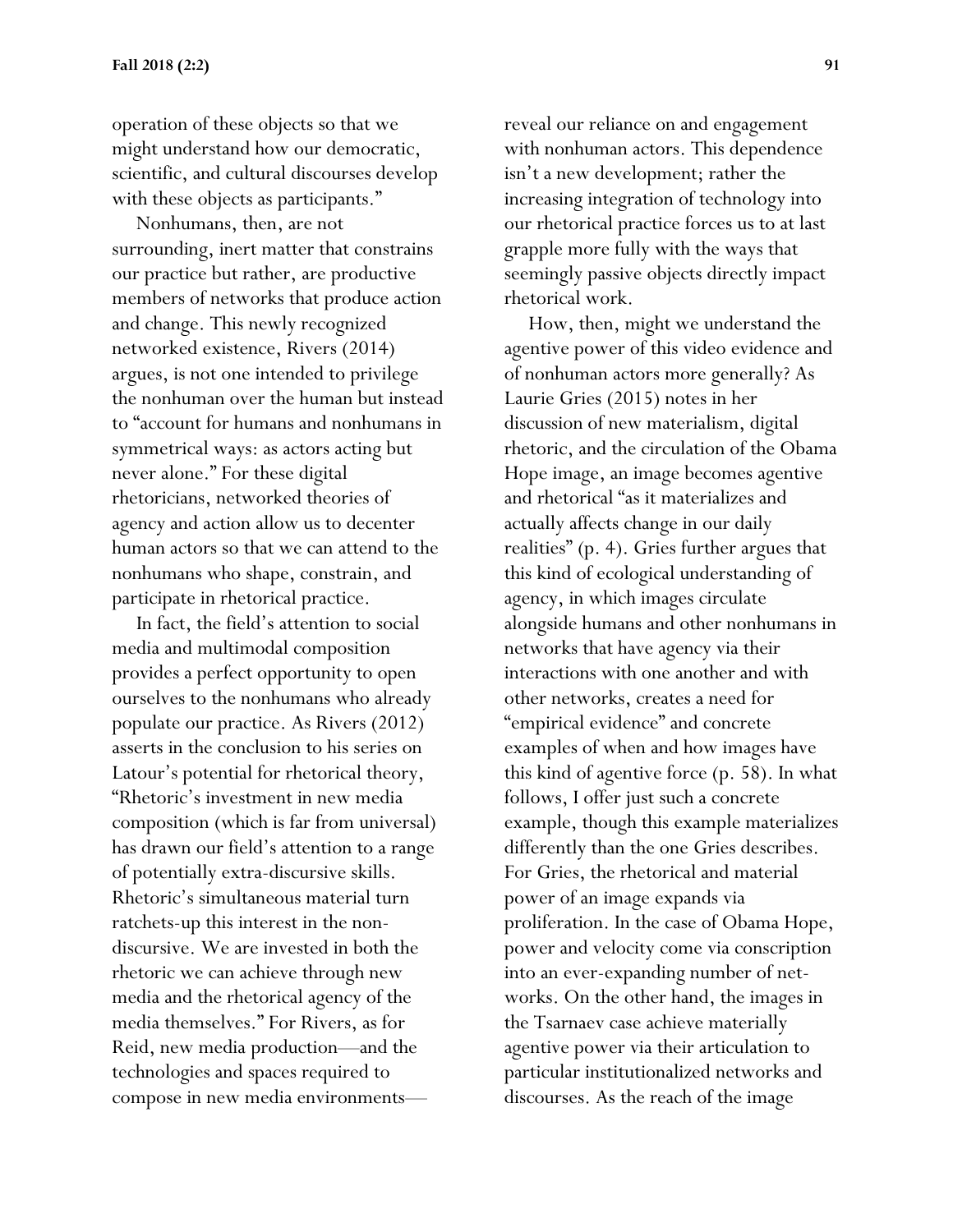consolidates into the specific, local space of the courtroom, its power expands until it eclipses even eyewitness testimony.

#### **A MORE ROBUST ROLE FOR NONHUMAN ACTORS**

 New materialism is a useful frame for this discussion for at least three reasons. First, new materialism offers perhaps the most robust and agentive understanding of nonhuman participants because as I noted above, new materialism "conceives of matter itself as lively or as exhibiting agency" (Coole and Frost 2010, p. 7). Or as Jane Bennett (2010b) puts it, new materialism presupposes "a materiality that is itself vibrant or active" (p. 49). Second, utilizing new materialism to frame this discussion allows me to emphasize the material nature of images and video. There are any number of weightier material objects I might follow when considering the Boston Marathon bombing: the bombs themselves are certainly nonhuman, fiercely material members of the agentive network that produces the tragedy. I might focus instead on shoes or bodies or bullets or police cars. All of these substantial material participants could offer important insight into the events under consideration here. However, none of these objects wield the kind of discursive power offered by the videos, a point emphasized by the case that takes up the second half of this discussion. This case requires an expanded notion of what it means to be material. New materialism's insistence on lively matter allows me do just this. It is the liveliness, then, that becomes my object of study and classification as opposed to the physicality of the nonhuman in question.

 Third, and finally, this new materialist analysis allows me to connect material rhetorics to visual rhetorics as an analytical tool and perspective. Since its inception as a subfield, scholars of visual rhetorics have tended to define the field as one of either production, concerned with crafting rhetorically powerful images or text/image hybrids, or as a set of tools to examine how visual elements already participate in rhetorically powerful ways. The latter vision of the field, espoused by Cara Finnegan (2004), who characterizes visual rhetoric as "a mode of inquiry" (p. 198), and Sonja Foss (2004), who defines visual rhetoric as "a critical-analytical tool or a way of approaching and analyzing visual data that highlights the communicative dimensions of images or objects" (p. 306), is most useful to me here. Analyzing the participation of these surveillance videos in the discursive network of Tsarnaev's trial reveals them to be powerful both materially and discursively. They persuade. They have an impact, perhaps even (as I will outline later) a more significant impact than the human witnesses to the bombings.

# **Following a Nonhuman**

 On Monday April 15, 2013, two bombs (one in front of the Forum, a local restaurant, and another in front of Marathon Sports) exploded near the finish line of the Boston Marathon, killing three and injuring more than two hundred others. The site of the blasts—situated in downtown Boston among restaurants,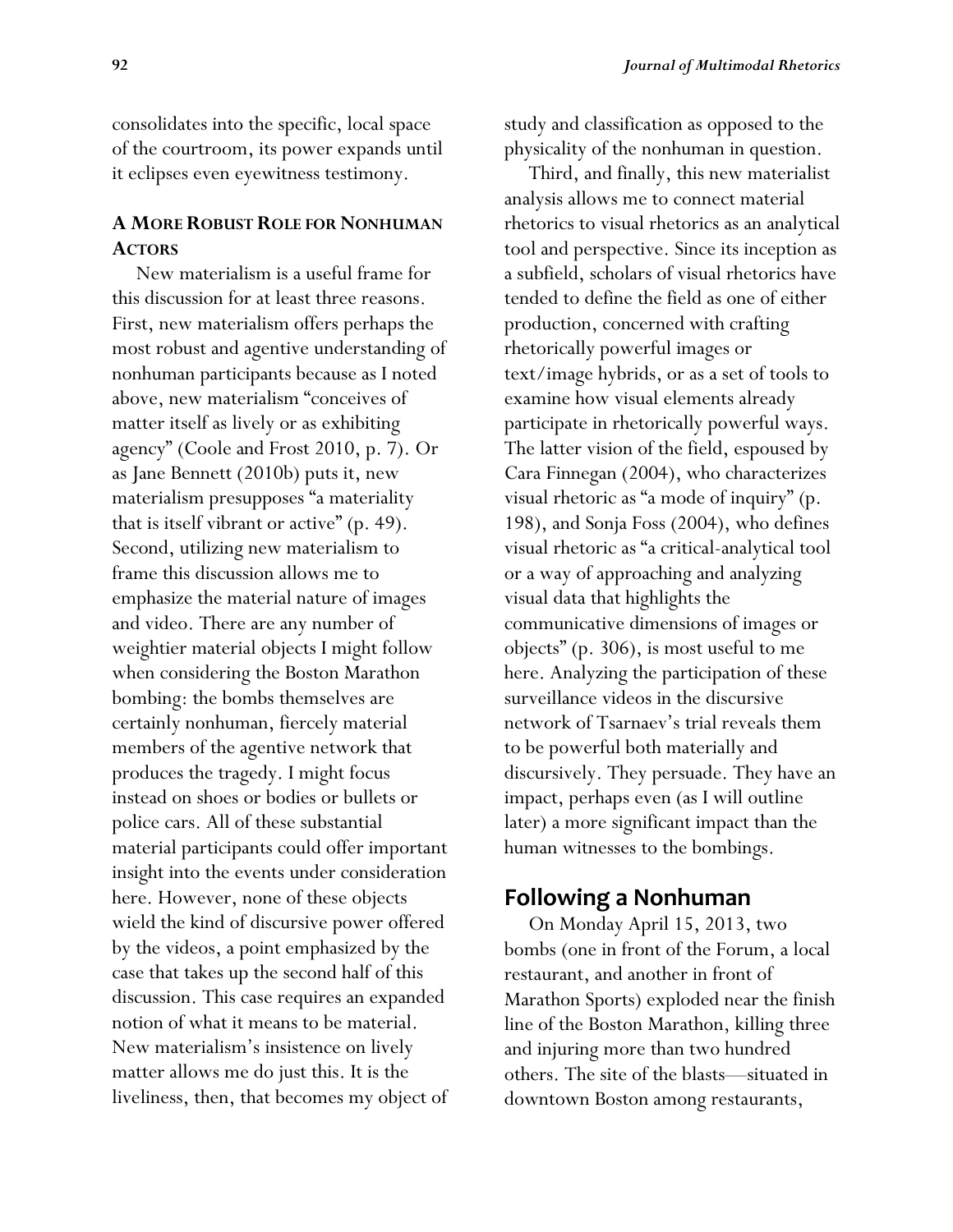bars, and shops—was covered by a number of video cameras: in addition to the local CBS affiliate's finish line camera, most local businesses in the area had at least one camera focused on the area of the blast, and the Massachusetts Bay Transportation Authority installed cameras throughout the downtown area, including at least six cameras with a view of the finish line or surrounding area. A week after the blast, on Monday, April 22, 2013, the US government filed charges against now-convicted Boston Marathon bomber Dzhokhar "Jahar" Tsarnaev. Tsarnaev (alternately called "white hat guy" or "Suspect #2" in news reports following the bombing) faced numerous charges, including conspiring with his older brother Tamerlan to use a weapon of mass destruction resulting in death, a charge whose punishment can include an indefinite prison sentence or the death penalty. (Tsarnaev was sentenced to the latter.)

 Among the most important pieces of evidence against Tsarnaev was surveillance video from these local businesses and the Massachusetts Bay Transportation Authority. The first day of Tsarnaev's trial casts this fact into stark relief.<sup>2</sup> From the beginning of the prosecution's opening statement, it is clear that the three Assistant U.S. Attorneys plan to rely heavily and return often to the myriad videos that depict the staging, explosion, and aftermath of the Tsarnaev brothers' bombs: from the initial narrative that

 $\overline{a}$ 

frames their opening statement to the 19 explicit references to surveillance video to the more than 30 oblique references (via phrases like "you'll see" and "it shows") to video of the suspects, surveillance video of the scene was the cornerstone of the prosecution's case.

 The defense's opening remarks rely much less heavily on the videos, but they acknowledge the devastating power of the images to come: "If the only question was whether or not that was Jahar Tsarnaev in the video that you will see walking down Boylston Street… it would be very easy for you: It was him." The defense acknowledges, right from the start, that the videos offer incontrovertible proof of Tsarnaev's guilt in a way that even the best eyewitness testimony cannot. And as becomes clear as the first day of testimony unfolds, for jurors, the video evidence is meant to operate experientially. They are not just told what has happened and who is responsible; rather they are able to see for themselves the staging of the bomb, the identity of the bombers, and the devastating aftermath of the explosion. The defense acknowledges that it is this experience of the scene—possible via the video evidence that dominates the first day of testimony—that indicts their client beyond all doubt. And the prosecutors agree:

The surveillance tape shows the defendant walk up to that spot. He's got a backpack slung over his shoulder.

<sup>2</sup> All quotes from *United States v. Dzhokhar A. Tsarnaev*, case no. 13-cr-10200, were acquired through CNN archives ("Transcripts," 2015):

[http://www.cnn.com/interactive/2015/03/us/tsarna](http://www.cnn.com/interactive/2015/03/us/tsarnaev-trial-transcripts/) [ev-trial-transcripts/.](http://www.cnn.com/interactive/2015/03/us/tsarnaev-trial-transcripts/)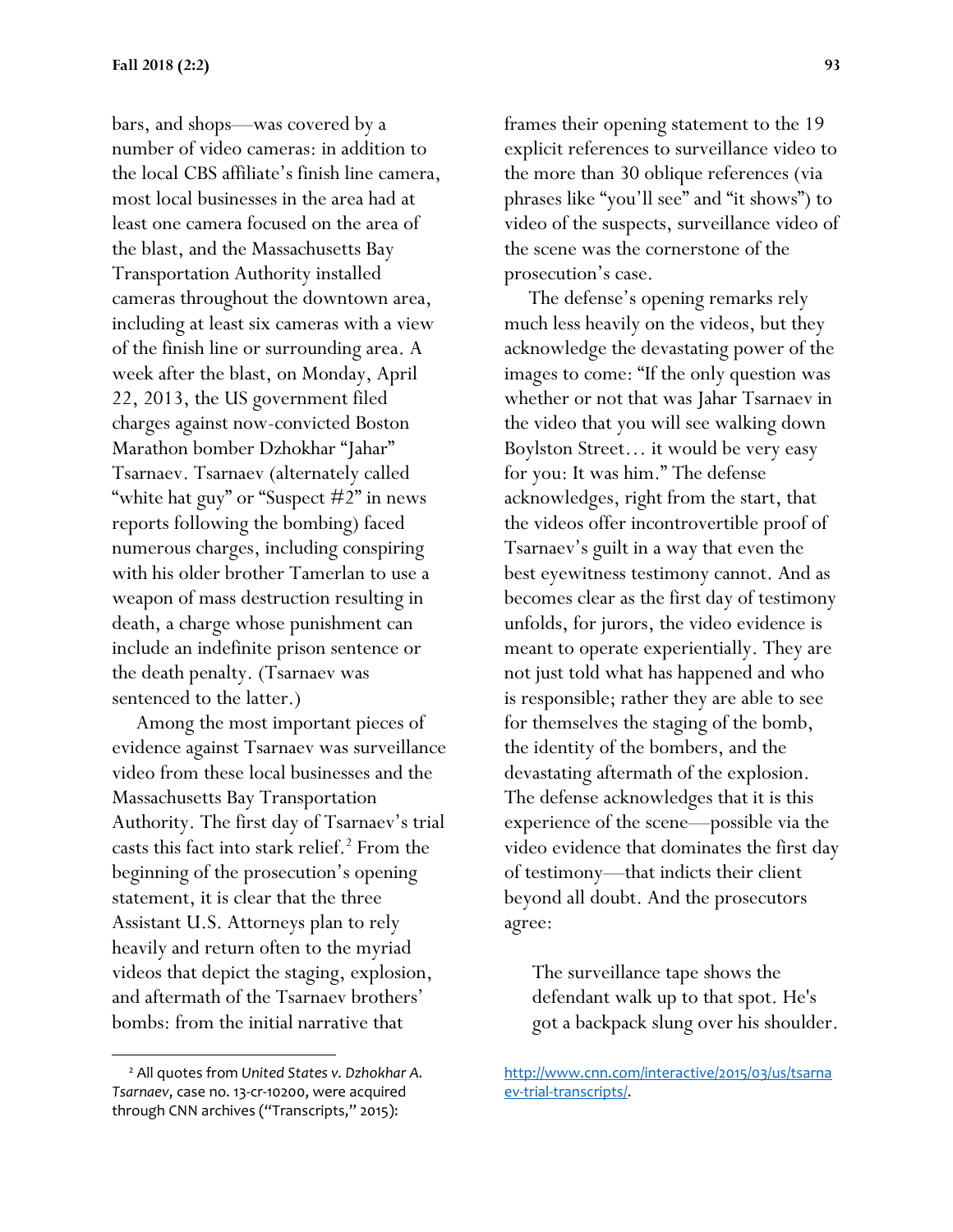And the moment he gets there, he dips his shoulder, and after that, you never see the backpack on his back again. But photographs show that it's at his feet. It shows him stop right behind Martin Richard and the other children who are lined up on the railing watching the race. It shows him stand there looking at them and looking over their heads at the runners. Then it shows him make the phone call to his brother…That video revealed that the defendant was one of the bombers.

This video, then, becomes the central witness; the lynchpin in the prosecution's case. This nonhuman actor, when combined with the institutional power of the courtroom, prosecutor, judge, and jury, holds power over the human defendant. The video acts discursively, and that action has a significant effect.

# **LATOUR'S HYBRIDS AND TECHNOLOGICAL NONHUMANS**

 The work of Bruno Latour might be useful here. Specifically, Latour's work on hybrids (see, for example, his 2011 essay "Love Your Monsters") offers a way of understanding how technological nonhumans—the product of human work but operating at least somewhat independently of their human creators and caretakers—participate alongside humans in producing agency. No longer merely utilitarian, technological hybrids play an integral role in the creation of a common world, as more than tools, as coinhabitants of the new world (Bennett 2010a; Gries 2015; Haraway 1991; Latour 2011). As Ehren Pflugfelder (2015) notes in his discussion of Latour's nonhuman agency, for Latour, "agency inhabits human/nonhuman hybrids in many and varied forms (and always more than one agent position at a time)" (p. 121-122). Nonhumans—particularly technological and visual nonhumans—are not the passive objects many theories of agency imagine them to be. On the contrary, nonhumans are vibrant, vital, productive members of agentive networks. It follows, then, that the surveillance videos used during this first day of testimony might have a significant and lasting impact on the outcomes of the case: they shape the case, opening and foreclosing prosecutorial approaches, supporting or superseding eyewitness testimony, and providing experiential evidence to the jury.

 This final point seems particularly valuable to the prosecution team. Recognizing the experiential power of the videos, they rely heavily on video evidence to supplement survivor and eyewitness testimony. On the trial's first day, the prosecution introduced four videos into evidence. These videos included three surveillance videos as well as personal video from one of the victims/witnesses, Colton Kilgore, a freelance photographer/videographer who attended the Marathon to watch his mother-in-law run the race. On 23 occasions during the first day of testimony, the prosecution played sections of video to support, corroborate, and add detail to witness testimony.

 Examining two of these interactions between (human) prosecutor, (human)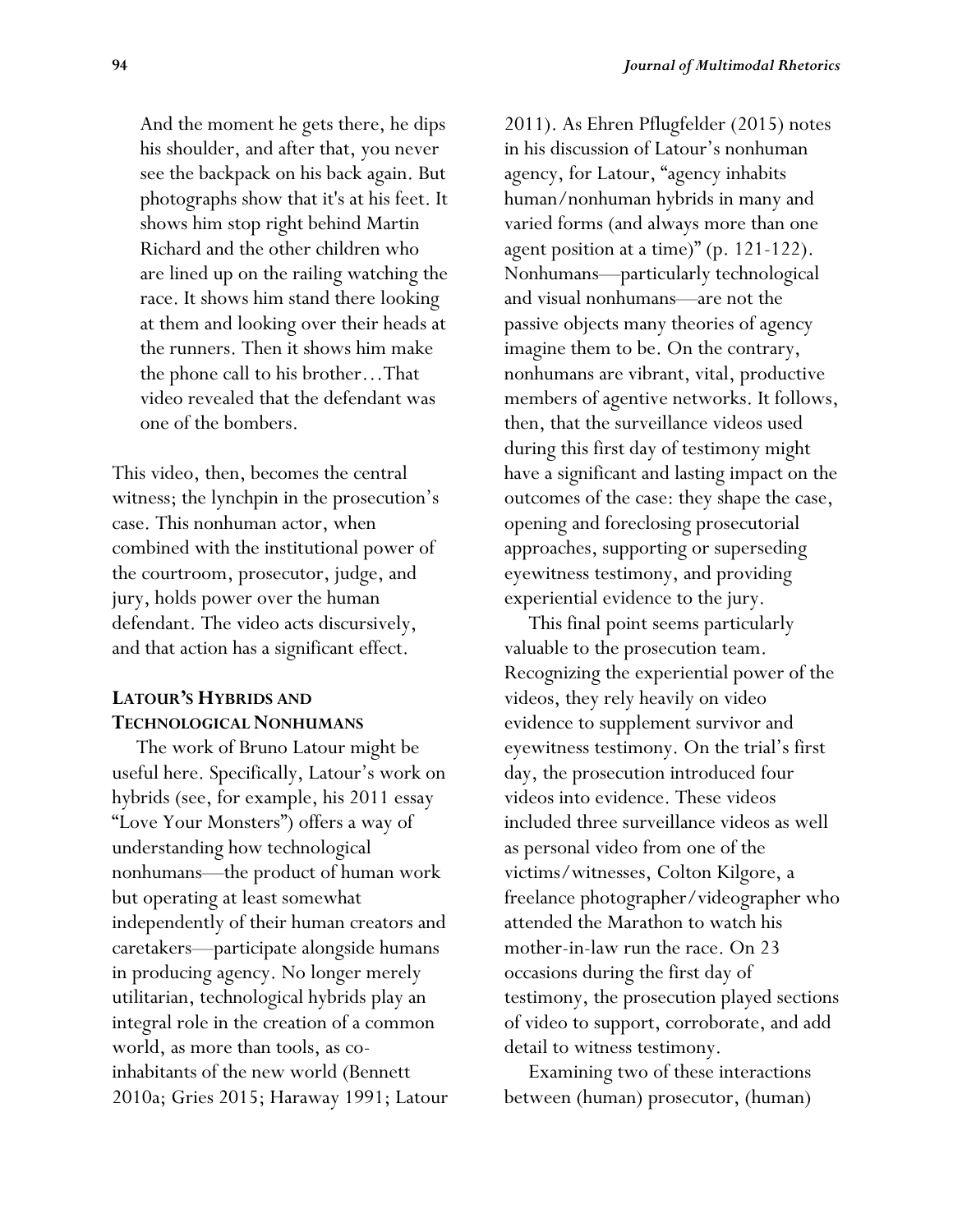

"Boston Marathon Bombing Scene From Inside Marathon Sports Store," *YouTube*. (Clic[k here](https://www.youtube.com/watch?v=w3b2dMlLgMg) for video.)

witness, and (nonhuman) video evidence offers us insight into the relationships between human and nonhuman members of this agentive network. Each of these interactions follows a similar pattern: after the witness's introduction to the court, prosecutors introduce complementary video evidence that will support or demonstrate the content of the testimony. As testimony continues, prosecutors pause frequently to show brief sections of video that support or demonstrate the coming questions and answers. Each of these moments allows the judge and jury to experience the events as the witness reexperiences and recounts them.

#### **SHANE O'HARA AND THE VIDEO'S MEMORY**

 Let's begin with the prosecution's second witness of the day: Shane O'Hara, the manager of the Marathon Sports on Boylston Street. O'Hara's testimony is meant to highlight the immediate chaos and aftermath of the explosions, something the prosecutors focus on early on in his testimony by pairing his verbal recollections with video evidence from the store's internal surveillance camera. Details like O'Hara's position in the aftermath of the explosions, the physical state of the store, and the conditions of bystanders caught outside in the explosion constitute much of O'Hara's testimony. Each of O'Hara's exchanges with the prosecutors is punctuated by the intervention of the video, as we can see from this selection from the court transcript:

- Q. Is that you standing near the door? A. That's me. I just kind of opened up the door there.
- Q. What are you doing?

A. Probably at this stage we're trying to get people into the store. The door usually is opened, so now I'm just kind of holding it up and we're reaching in and trying to grab people in—into the store. You ask about my memory. I thought originally I was right at that door, and that's kind of a chaotic moment. This is the woman that—I didn't necessarily remember that I did the tourniquet. I thought I passed that on to somebody else.

This moment is particularly telling: as O'Hara re-experiences the video alongside the others in the courtroom, his recollection is challenged, and he defers to the video, revising his role to reflect the video evidence. In this way, the video evidence operates as an even more reliable witness than the human participant and changes the human participant's recollection and experience of his role in the event.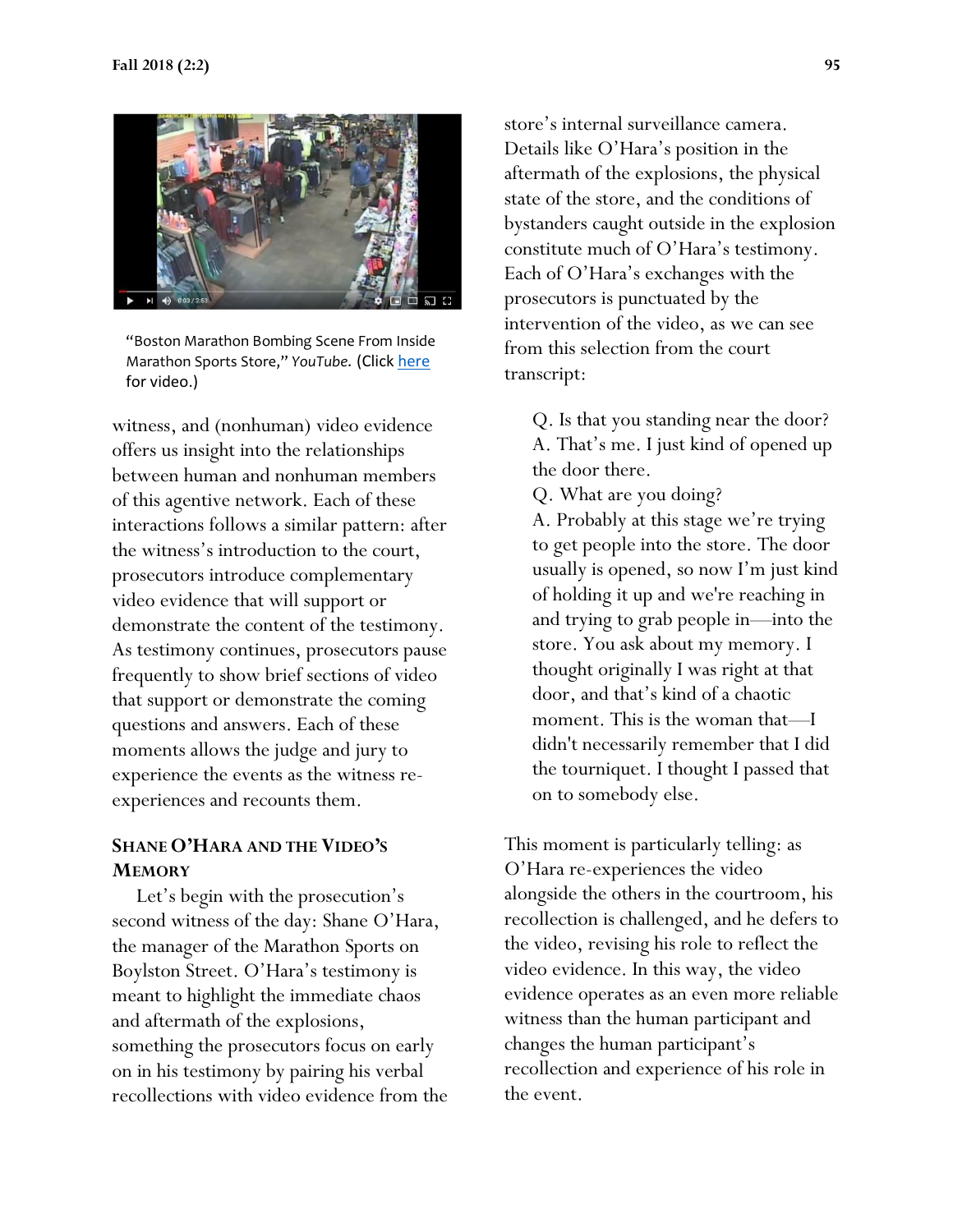Q. So is that what you're doing there, you're tying something around her leg?

A. Yup. One of my goofinesses of me is I look at people's feet. So the first thing I remember is seeing her feet and seeing blood trickle down her leg. And then I felt for where her where the blood was coming from, and that's then when I grabbed the shorts.

(Videotape played.)

Q. Now, what are you doing here? A. We just started now tearing off as much of the apparel as we could possibly find and get— That's one of my other colleagues in the green shirt there. We're just now taking—me as a manager, I feel like I still have to do kind of my job, so we were trying to save hangers.

Each time the video intervenes in O'Hara's testimony, it serves two purposes. First the video supports and/or clarifies O'Hara's recollection of events. The nonhuman participant confirms human experience. Second, the video serves as a powerful way for the jury to not only hear about the aftermath of the bombing but to see it just as the victims and witnesses did the day of the attacks. The videos are powerful witnesses to the events of the day, and they transform the passive jurors into witnesses themselves.

 The goal of focusing on the participation of video here, and on nonhumans more generally, is to make them and the work they do visible and efficacious, for as Rivers (2014) notes,

"we humans are not the only ones here, and we are far from being the only beings who matter. All matter matters, and so all matter is rhetorical." Matter is rhetorical in two senses: first, matter is constituted by both physical and discursive work. I'm thinking here of the messy hybrids that populate Latour's work and of Donna Haraway's material-semiotic actors. Matter is also rhetorical because it is necessary for rhetorical production. We need wifi and word processors, microphones and stages, classrooms, courtrooms, and social media spaces. Enrolling these vibrant nonhumans into our rhetorical practice may also allow us access to conversations and problems from which rhetoric has often been excluded.

#### **COLTON KILGORE AND VIDEO EVIDENCE AS EXPERIENTIAL**

 Prosecutors use video evidence in similar ways with the witness who follows O'Hara: Colton Kilgore. Kilgore begins by describing the video that the jury is about to see, which shows the scene immediately before and after the explosion:

> A. Yeah. So this video is one that I shot just as random runners were coming by…But as I was sitting up my brain kind of was in a haze and I couldn't hear out of my left ear and there was just screaming. And I realized, no, this was something much worse than that, and it must have been a bomb.

A. In this video you are going to see a

<sup>[…]</sup>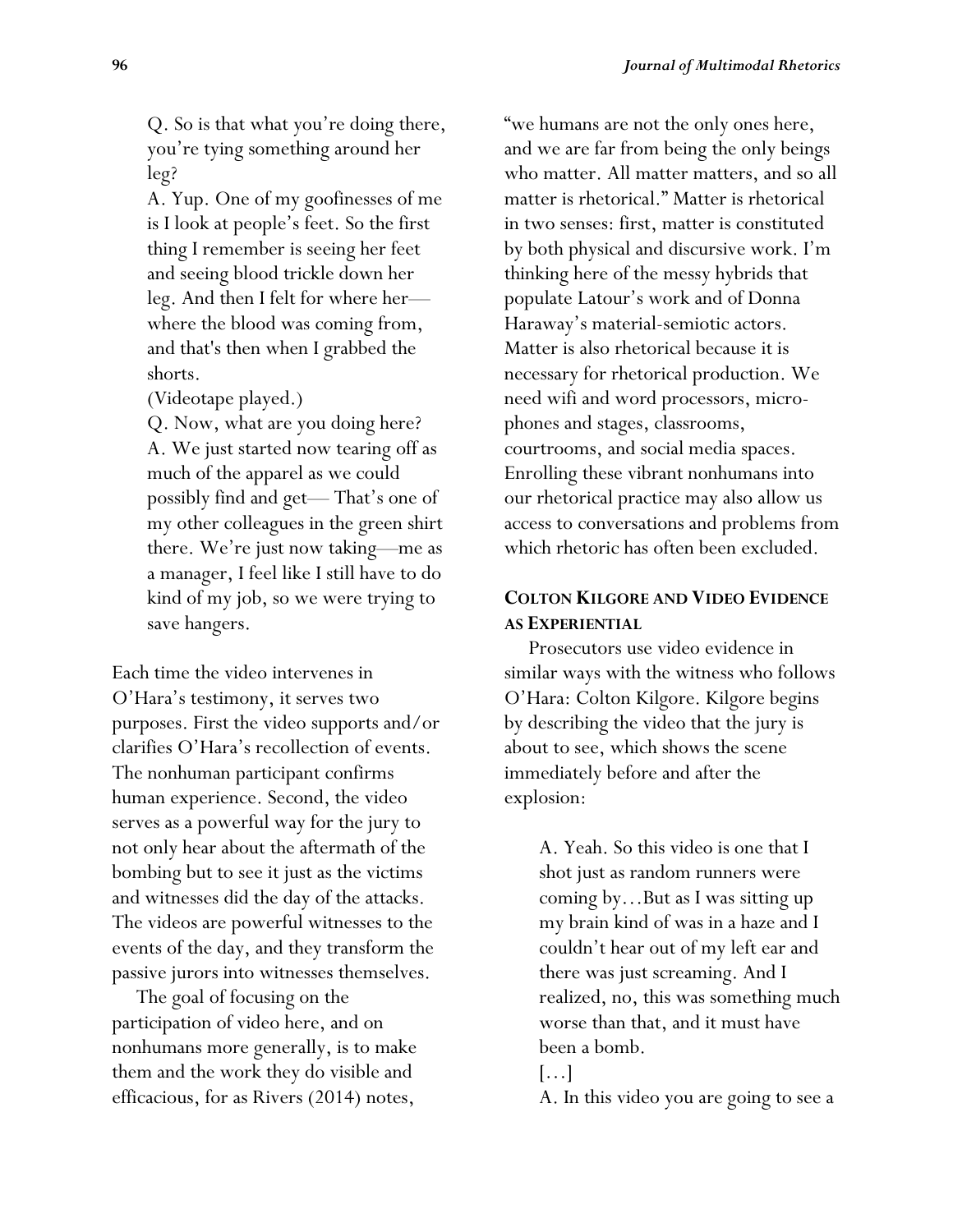lot of chaos and a lot of people on the ground. There is smoke, there's shrapnel on the sidewalk that's smoking, there are people who are injured. And I believe in this video you will see Rebekah's leg injury. And, yeah, that's—

After describing what jurors and others in the courtroom are about to experience, Kilgore moves on to describe parts of his experience that jurors won't be able to experience: the "deafening sound," the "ringing in [his] ears," and the "smell of smoke," which was, he said "kind of gunpowdery, blood, flesh. Just acrid, disgusting." Just before the video plays for the jury, he moves back to describing what the jury is about to experience in the video:

> A. On the ground I remember seeing just chunks of metal, sort of like ballbearings, BBs. At one point I was sitting—because I was—my sister-inlaw, Gina, had—she had had an artery and nerve severed in her right leg, and so she was laying there. And I had her lay back in my lap, and as I sat, I sat on something that burned me, and I realized that everybody laying there was just laying on this burning metal shards of stuff and glass and all kinds of just random stuff. (Video played.)

Q. Mr. Kilgore, do you know who this is?

A. Yes; that's Noah.

Q. And what's happening here?

A. At this moment Noah is screaming

and everyone around us is trying to figure out what happened. And there's yelling, there's crying. Noah had a shrapnel wound in his leg and so he was—you know, as a five-year-old boy, obviously, like the rest of us, was terrified but didn't know where his mom was, didn't know what was happening.

Kilgore's testimony continues in a similar vein: he alternately works to prepare jurors for the content of the video he shot (and that they are about to see) and supplements the video with elements the jury can't experience via video: smells, heat, pain, and fear that cannot be experienced second-hand.

#### **NONHUMAN PARTICIPATION IN THE COURTROOM ASSEMBLAGE**

 The courtroom testimony on the first day of Tsarnev's trial represents an assemblage of actors working toward a single goal: showing the jury what it was like in the first chaotic minutes after the blasts. Assemblages that include nonhuman technologies and technological artifacts (like digital videos and images) are particularly interesting examples of what Latour (1992) calls the "sui generis object: the collective thing," which are peculiar, he says, precisely because they are "too full of humans to look like the technology of old, but…too full of nonhumans to look like the social theory of the past. The missing masses are in our traditional social theories, not in the supposedly cold, efficient, and inhuman technologies" (p. 175). For these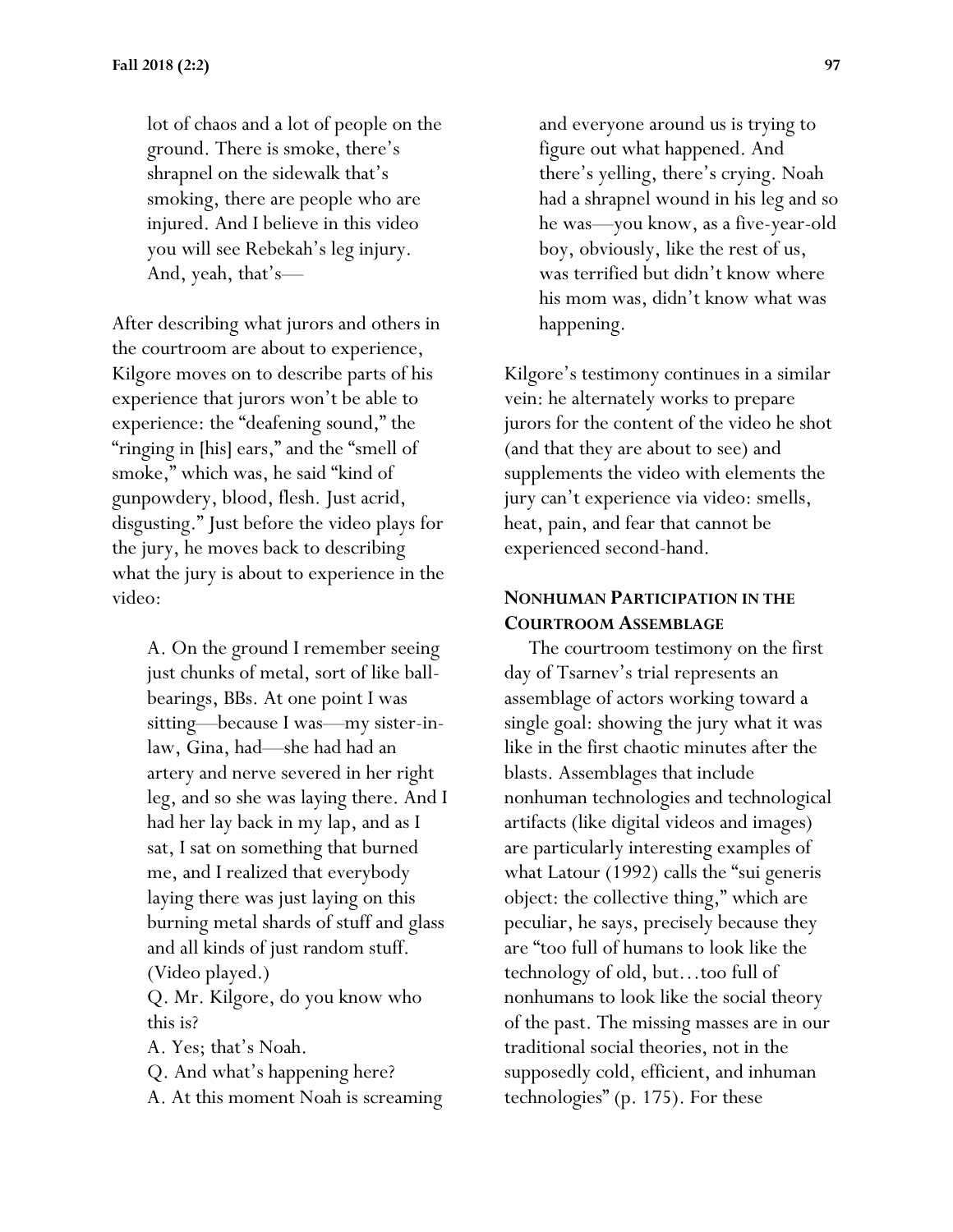composite networks/assemblages, strength, durability, and responsivity come from distribution and an everexpanding number of weak and strong ties to other networks. Or, as is the case with the example that follows, the strength of the network comes from its articulation to specific institutional networks and discourses.

 Change and persuasion require a multitude of actors and artifacts, and their relationships with one another make each of them stronger and better able to resist outside forces and respond to outside problems. Latour's (1996) theory of networks and assemblages begins not with grand theories or universal laws but with "irreducible, incommensurable, unconnected localities, which then, at a great price, sometimes end into provisionally commensurable connections" (p. 3). For the circulating nonhumans under consideration here, these provisional connections and emerging networks are forged by one specific stimulus: the Boston Marathon bombings and the resulting social and legal obligations facing the community at large, and the force of the surveillance videos is directly tied to their connection to the courtroom.

 The ongoing use of video evidence in support of survivor testimony highlights another important argument from new materialist theories of nonhuman participation, namely that speech acts cannot replace—though they can seek to re/present—the nonhumans for which they purport to speak. The decision by prosecutors to supplement survivor

testimony—which most trial attendees cast as devastating and moving—with video testimony reinforces the important role of nonhuman participation (in this case the video images) in communicating the events of the day. As David Boeri and Kevin Cullen (2015) argue in their coverage of the trial, the video (which ends with "random…and chaotic shots" of the aftermath of the bombing compiled from a variety of sources) allows the jury—and the wider public the jury represents—to bear witness to Tsarnaev "being confronted with the reality of what he did." The "random and chaotic shots" that characterize the video shown in open court force Tsarnaev and the jury to experience some of the disorienting aftermath that the survivors describe in their testimony.

#### **VIDEO EVIDENCE IN THE SEARCH FOR THE BOSTON MARATHON BOMBERS**

 To best understand the particular importance of the video evidence, it might be useful to highlight another way in which these videos—particularly stills taken from the videos—impacted the prosecution and conviction of Tsarnaev: by the time prosecutors showed the jury video from the camera above the Forum's front door, the image of the younger Tsarnaev wearing a backwards white baseball cap was already well-known. On April 18, 2013, just over forty-eight hours after the twin blasts rocked the Marathon finish line, the FBI released two now iconic photographs of their primary suspects. Already, we can trace the path of the surveillance video from the Forum to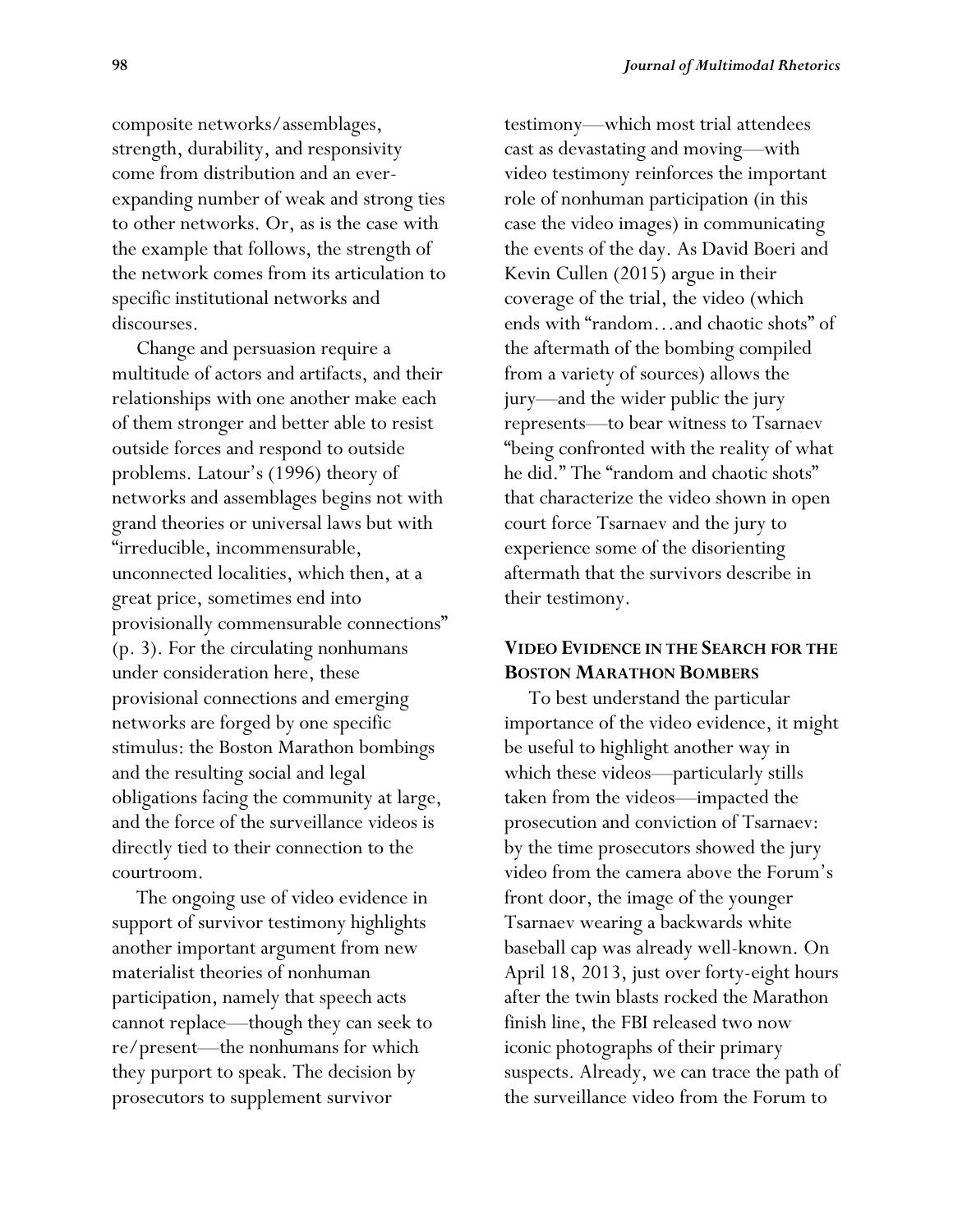at least three hybrid collectives or matters of concern: the FBI's hunt for the Marathon bombing suspects, the U.S. government's case against Tsarnaev, and the media coverage of his trial. In each of these cases, some group of humans and nonhumans faces a problem. For the FBI, their network of facts, evidence, investigators, and victims faced an obstacle: in order to move from search and rescue to investigation to indictment, the network needed to identify perpetrators. To identify perpetrators, the network needed the help of as yet unknown actors who could provide names and locations for the suspects. These photographs are the threads that connect the FBI to those with the information they need. Without the photographic and video evidence, as well as the arguments made by the FBI and publicity and context articulated by local and national news organizations, this connection becomes impossible or at least improbable.

 The interactivity between discursive/persuasive work and specific digital technologies and their products leads to one final point about the role of video evidence and the question of networked agency: technological nonhumans participate in and shape discourse and are themselves shaped by discourse. To reiterate, nonhumans are not inert matter but productive members of networks that produce action. This is especially true of visual nonhumans, as Gries (2015) reminds us: "As images…enter into divergent associations, they become a material force that generates ripples of collective change" (p.

56-57). Networked theories of agency and action allow us to decenter human actors so that we can attend to the nonhumans who shape, constrain, and participate in rhetorical practice. In fact, rhetorical theory's attention to social media and multimedia provide opportunities to open ourselves to the nonhumans who already populate our practice. This way of thinking requires a shift from a humanand logos-centric notion of agency as it reveals our reliance on and engagement with nonhuman actors. This dependence isn't a new development; rather the increasing integration of technology into our rhetorical practice forces us to at last grapple more fully with the ways that seemingly passive objects directly impact rhetorical work.

#### **Conclusion**

 Recognizing nonhuman participation in agentive networks marks an important shift in the focus of rhetorical and material investigations of how agency is produced. Coole and Frost (2010) argue that changes proceed from "infinitesimally small causes" which eventually "end up having massive but unanticipated effects" (p. 14) and which "[dislocate] agency as the property of a discrete, self-knowing subject" (p. 20). Without the unified Enlightenment subject at the center of rhetorical/material agency, the actors needed to produce agency multiply, and we may begin to recognize the participation of nonhumans alongside their long-recognized human counterparts. These nonhumans are not the stable, static objects of old; on the contrary, nonhuman participants are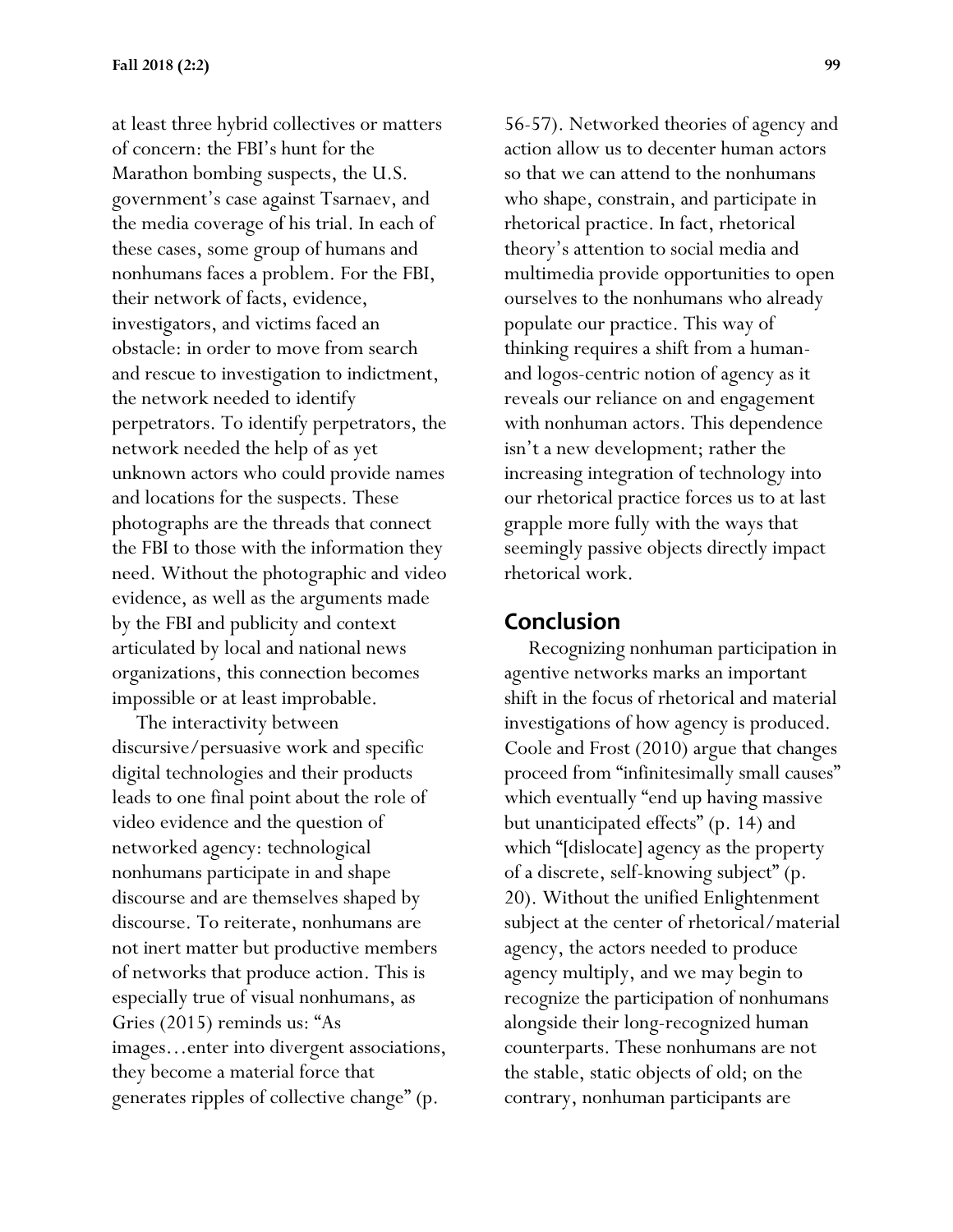vibrant, vital contributors to rhetorical situations. To quote Jodi Nicotra's (2016) examination of shame in social media, the way that video nonhumans participate in the eventual conviction of Tsarnaev reinforces that "technologies are not separate or supplemental to the rhetorical acts, but are rather co-constitutive" alongside human and other nonhuman actors. In other words, images participate in rhetorical acts and produce agency via circulation; tracing the circulation and noting the specific, temporally grounded consequences allows us to better understand the meaning of nonhuman participants and better account for their role in the networks in which they participate.

 The narrative that closes this discussion offers one such example: the videos introduced into evidence at Tsarnaev's trial are enrolled in multiple legal networks, first in the form of stills released to the public as part of the hunt for the suspects and later as an exhibit for the prosecution in first phase of the trial. The videos act within networks, among human and nonhuman participants, in measurably agentive ways: the suspects are identified (with help from the photographs crafted from surveillance video) and the younger Tsarnaev is convicted. We can count the consequences, see the effects, and point to the powerful participation of these nonhuman members of a social-legaltechnological network.

 The video witnesses also raise other questions: in situations where human and nonhuman actors offer differing accounts

of their action, who or what do we believe? Particularly in deliberative situations, like court cases—who or what do we trust to the exclusion of other accounts of the action of the network? Repeatedly throughout the Tsarnaev trial, the video is taken to be the most credible participant in the courtroom, as witnesses trust the video's depiction of events over even their own experiences. These nonhumans become significant members of a thoroughly agentive network and their impact emphasizes the power and value of nonhuman members of heterogeneous networks.

# **References**

- Bennett, J. (2010). *Vibrant matter: A political ecology of things.* Durham, NC: Duke University Press.
- Bennett, J. (2010). A vitalist stopover on the way to a new materialism. In D. Coole & S. Frost (Eds.), *New materialisms: Ontology, agency, and politics* (pp. 47-69). Durham, NC: Duke University Press.
- Boeri, D., & Cullen, K. (Hosts). (2015, 4 March). Finish line episode 2: Fresh wounds reopened as trial begins [Audio podcast]. Retrieved from [http://legacy.wbur.org/2015/03/04](http://legacy.wbur.org/2015/03/04/day-one-opening) [/day-one-opening](http://legacy.wbur.org/2015/03/04/day-one-opening)
- Coole, D. & Frost, S. (2010) Introducing the new materialisms. In D. Coole & S. Frost (Eds.), *New materialisms: Ontology, agency, and politics* (pp. 1-43). Durham, NC: Duke University Press.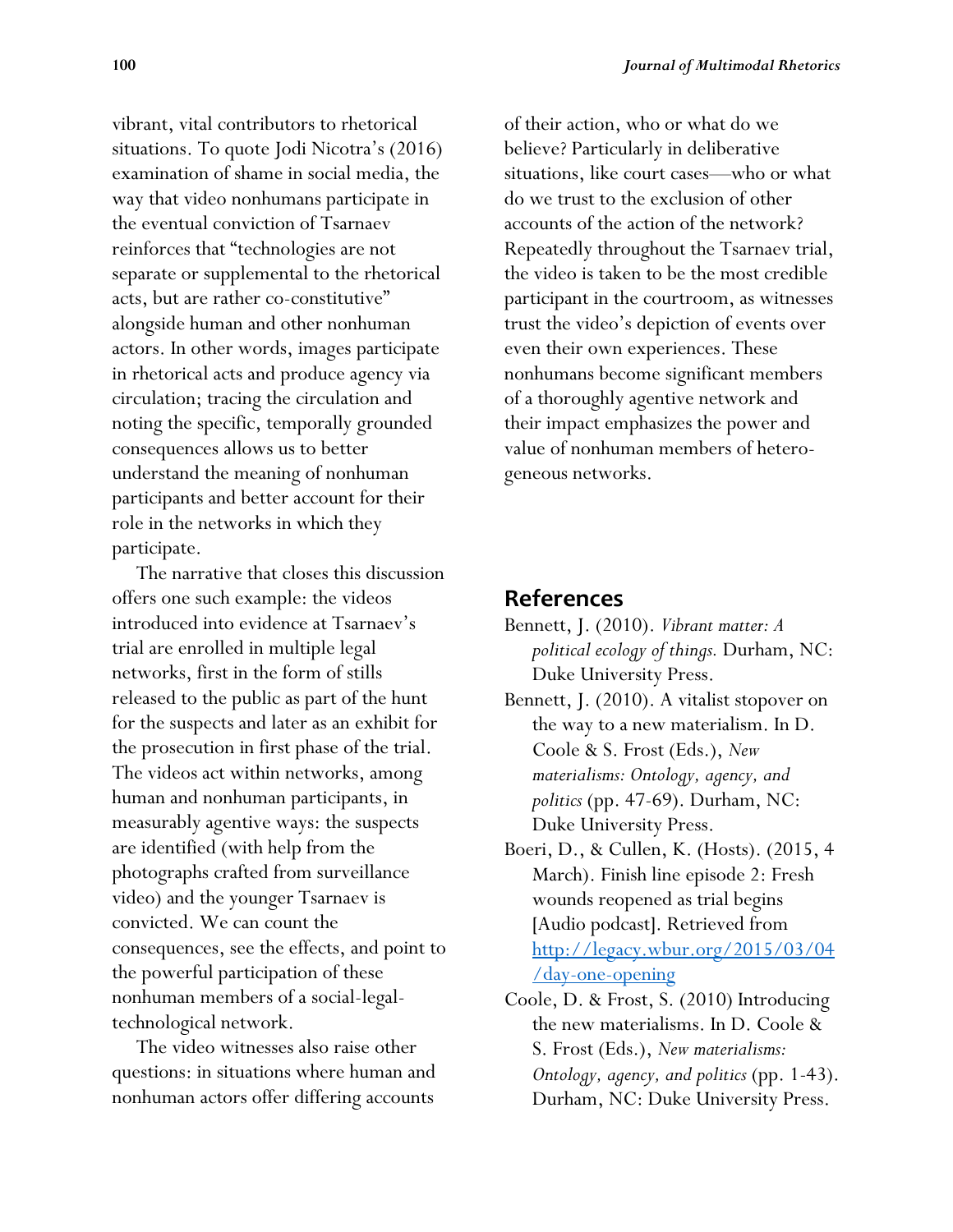Finnegan, C. A. (2004). Doing rhetorical history of the visual: The photograph and the archive. In C. A. Hill & M. Helmers (Eds.) *Defining visual rhetorics* (pp. 195-214)*.* Mahwah, NJ: Lawrence Erlbaum Associates, Inc.

Foss, S. K. (2004). Framing the study of visual rhetoric: Toward a transformation of rhetorical theory. In C. A. Hill & M. Helmers (Eds.) *Defining visual rhetorics* (pp. 303-314)*.* Mahwah, NJ: Lawrence Erlbaum Associates, Inc.

Granholm, J.M. (1987). Video surveillance on public streets: The constitutionality of invisible citizen searches. *University of Detroit Law Review, 64*(4), 687-716.

Gries, L. (2015). *Still life with rhetoric: A new materialist approach for visual rhetorics.* Boulder, CO: University Press of Colorado.

Haraway, D.J. (1991). *Simians, cyborgs, and women: The reinvention of nature.* New York: Routledge.

Latour, B. (2011). Love your monsters. *Breakthrough Journal, 2*.

Latour, B. (1996). On actor-network theory: A few clarifications plus more than a few complications. *Philosophia*, *25*(4), 369-381.

Latour, B. (2005). *Reassembling the social: An introduction to actor-networktheory.* Oxford: Oxford University Press.

Latour, B. (1992). Where are the missing masses? The sociology of a few mundane artifacts. In W.E. Bojker & J. Law (Eds). *Shaping technology/building society: Studies in* 

*sociotechnical change* (pp. 151-180). Cambridge, MA: MIT Press.

Nicotra, J. (2016). Disgust, distributed: Virtual public shaming as epideictic assemblage. *Enculturation: A Journal of Writing, Rhetoric, and Technology, 22*. Retrieved from [http://enculturation.net/disgust](http://enculturation.net/disgust-distributed)[distributed](http://enculturation.net/disgust-distributed)

Reid, A. (2012). Composing objects: Prospects for a digital rhetoric. *Enculturation: A Journal of Writing, Rhetoric, and Technology, 14*. Retrieved from [http://enculturation.net/composing](http://enculturation.net/composing-objects)[objects](http://enculturation.net/composing-objects)

Rivers, N. (2012). Manual Rhetoric. *Enculturation: A Journal of Writing, Rhetoric, and Technology, 15*. Retrieved from

<http://enculturation.net/node/5021>

Rivers, N. (2014). Tracing the missing masses: Vibrancy, symmetry, and public rhetoric pedagogy. *Enculturation: A Journal of Writing, Rhetoric, and Technology, 17*. Retrieved from [http://enculturation.net/missingmass](http://enculturation.net/missingmasses)

[es](http://enculturation.net/missingmasses) Solove, D.J. (2004). Reconstructing

electronic surveillance law. *George Washington Law Review, 72*(6), 1264- 1305.

Transcripts: Alleged Boston bomber on trial. (2015). *CNN*. Retrieved from [http://www.cnn.com/interactive/20](http://www.cnn.com/interactive/2015/03/us/tsarnaev-trial-transcripts/) [15/03/us/tsarnaev-trial-transcripts/](http://www.cnn.com/interactive/2015/03/us/tsarnaev-trial-transcripts/)

Twigg, R. (1992). The performative dimension of surveillance: Jacob Riis' "How the other half lives." *Text and*